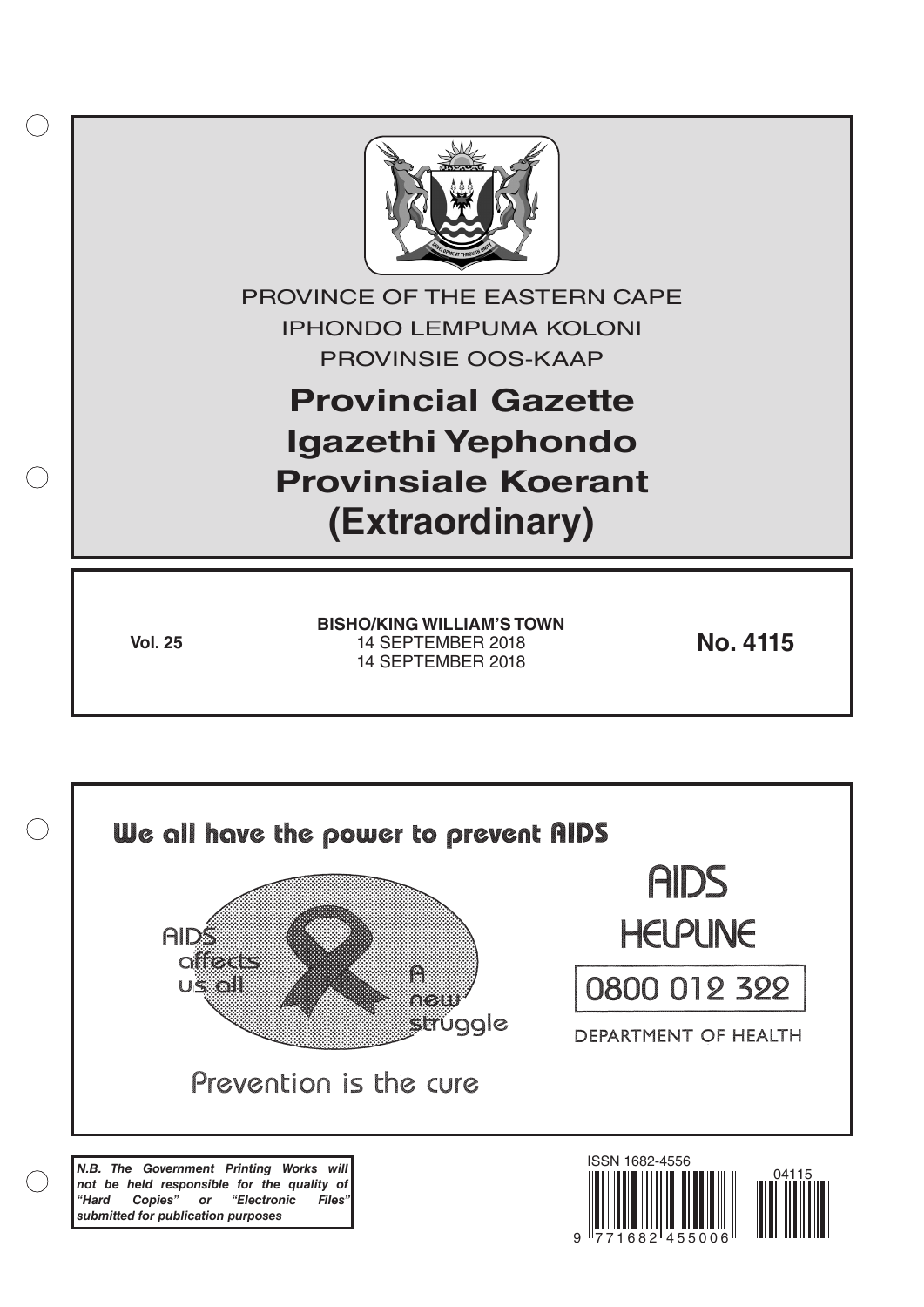# **IMPORTANT NOTICE:**

**The GovernmenT PrinTinG Works Will noT be held resPonsible for any errors ThaT miGhT occur due To The submission of incomPleTe / incorrecT / illeGible coPy.**

**no fuTure queries Will be handled in connecTion WiTh The above.**

#### **CONTENTS**

|            |                                                                                                                                                                                                                | Gazette<br>No. | Paae<br>No. |
|------------|----------------------------------------------------------------------------------------------------------------------------------------------------------------------------------------------------------------|----------------|-------------|
|            | <b>LOCAL AUTHORITY NOTICES • PLAASLIKE OWERHEIDS KENNISGEWINGS</b>                                                                                                                                             |                |             |
| 188<br>189 | Spatial Planning and Land Use Management Act, 2016: Erf 356 (5 Toeylugsoord), Paradise Beach 4115<br>Disaster Management Act (57/2002): Kouga Local Municipality (EC108): Extension of Local State of Disaster |                |             |
| 190        |                                                                                                                                                                                                                | 4115<br>4115   |             |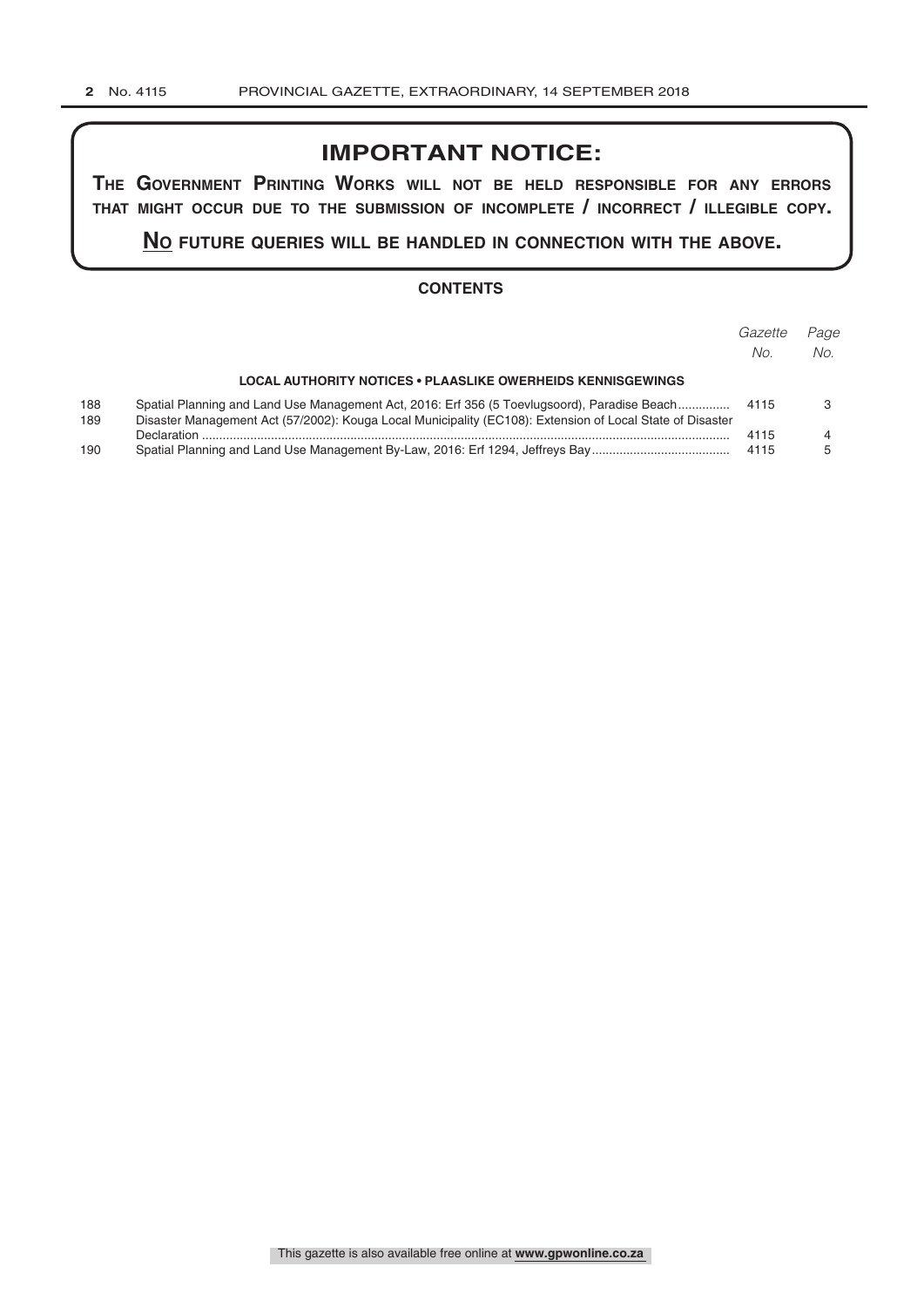# Local Authority Notices • Plaaslike Owerheids Kennisgewings

### **LOCAL AUTHORITY NOTICE 188 OF 2018**

# **PROVINCIAL NOTICE NO 145/2018**

# **EASTERN CAPE PROVINCE**

## **KOUGA MUNICIPALITY (EC 108)**

### **REMOVAL OF RESTRICTIVE CONDITIONS**

### **ERF 356 (5 TOEVLUGSOORD), PARADISE BEACH**

## **SPATIAL PLANNING AND LAND USE MANAGEMENT BY-LAW, 2016: KOUGA MUNICIPALITY**

Notice is hereby given that the Municipal Planning Tribunal on 14 June 2018, removed Condition B.6.(b) applicable to Erf 356, Paradise Beach as contained in Certificate of Consolidation Title T51069/1999 in terms of Section 69 of the Spatial Planning and Land Use Management By-Law, 2016: Kouga Municipality

------------------------------------------------------------------------------------------------------------

# **C. DU PLESSIS P.O. BOX 21 MUNICIPAL MANAGER JEFFREYS BAY**

 **6330**

**For Publication:** 

PROVINCIAL GAZETTE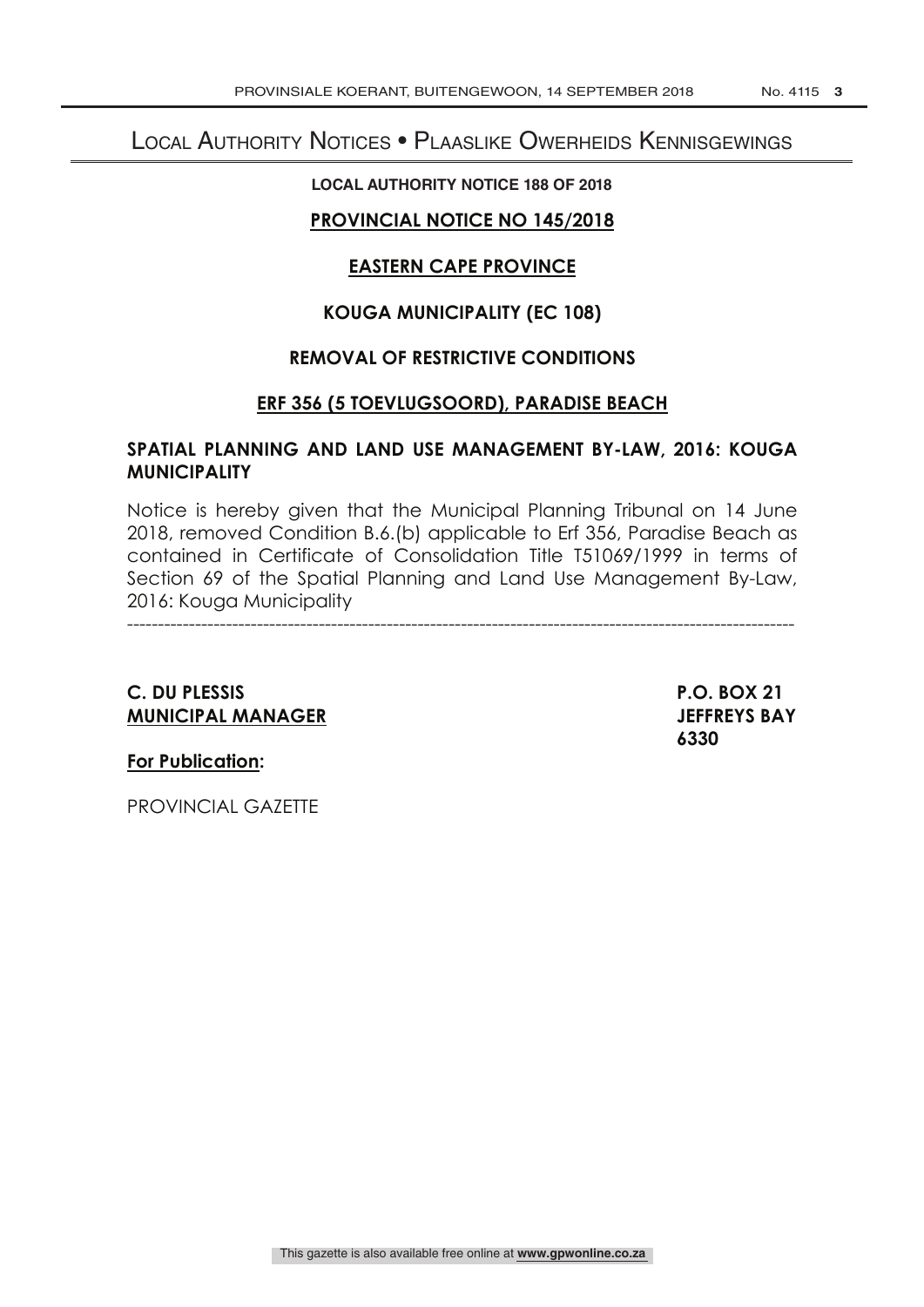#### **LOCAL AUTHORITY NOTICE 189 OF 2018**

#### **PROVINCE OF THE EASTERN CAPE**

#### **KOUGA LOCAL MUNICIPALITY (EC108)**

#### **PROVINCIAL NOTICE 133/2018**

#### **EXTENSION OF LOCAL STATE OF DISASTER DECLARATION**

#### **DISASTER MANAGEMENT ACT NO. 57 OF 2002**

The Kouga Local Municipality hereby, in terms of Section 55(5)(c) of the Disaster Management Act No. 57 of 2002, due to the prevailing drought conditions extend the Declaration of Local State of Disaster as published in the Provincial Gazette No. 4081 of 12 July 2018 for a further month.

**C. DU PLESSIS** Jeffreys Bay **MUNICIPAL MANAGER** 6330

P.O. Box 21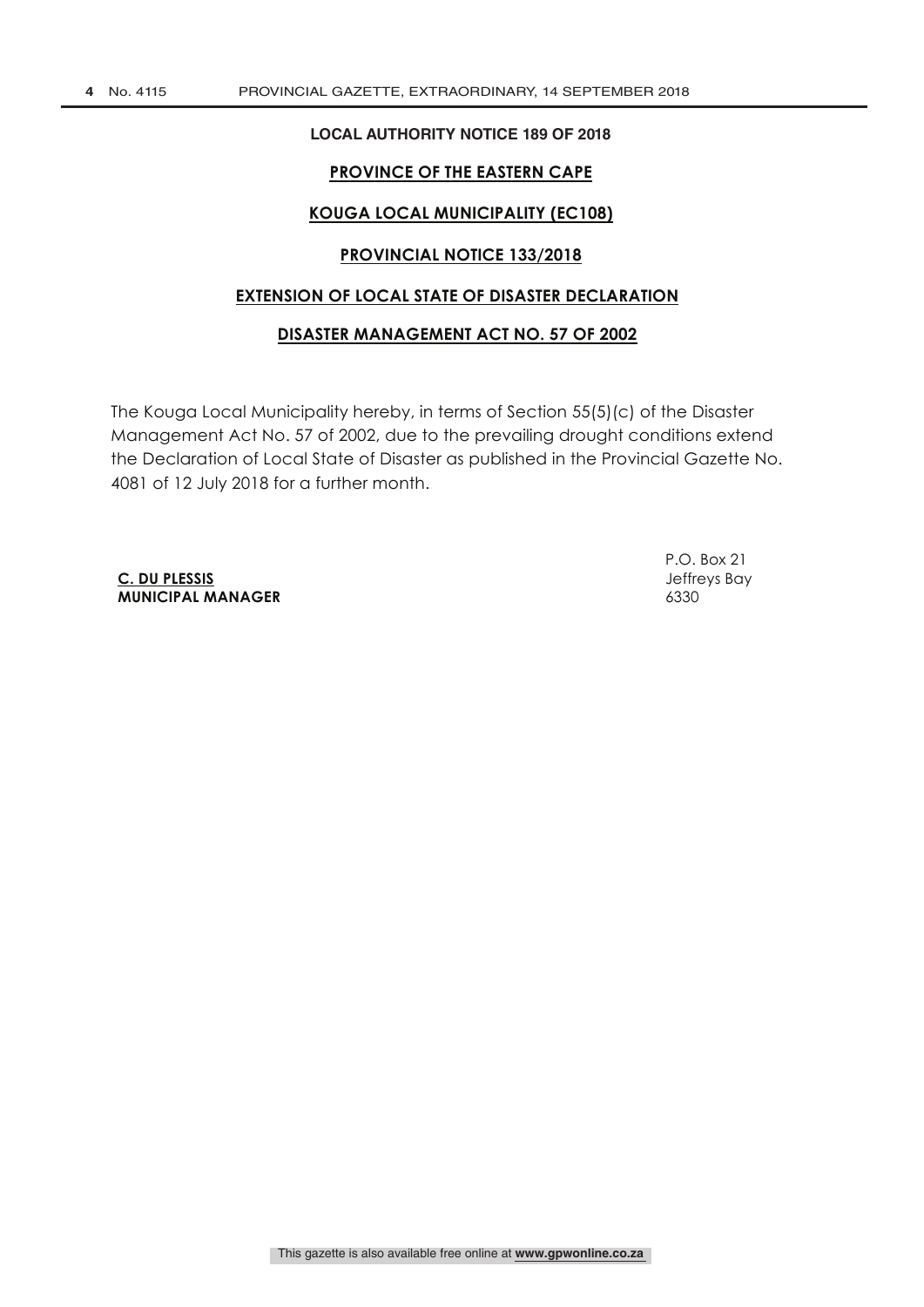#### **LOCAL AUTHORITY NOTICE 190 OF 2018**

### **PROVINCIAL NOTICE NO 145/2018**

### **EASTERN CAPE PROVINCE**

## **KOUGA MUNICIPALITY (EC 108)**

### **REMOVAL OF RESTRICTIVE CONDITIONS**

#### **ERF 1294 (27 WATERKANT STREET), JEFFREYS BAY**

## **SPATIAL PLANNING AND LAND USE MANAGEMENT BY-LAW, 2016: KOUGA MUNICIPALITY**

Notice is hereby given that the Municipal Planning Tribunal on 14 June 2018, removed Condition G.(g)(i)&(ii) applicable to Erf 1294, Jeffreys Bay as contained in Certificate of Consolidation Title T50763/2016 in terms of Section 69 of the Spatial Planning and Land Use Management By-Law, 2016: Kouga Municipality.

**-------------------------------------------------------------------------------------**

# **C. DU PLESSIS P.O. BOX 21 MUNICIPAL MANAGER JEFFREYS BAY**

 **6330**

**For Publication:** 

PROVINCIAL GAZETTE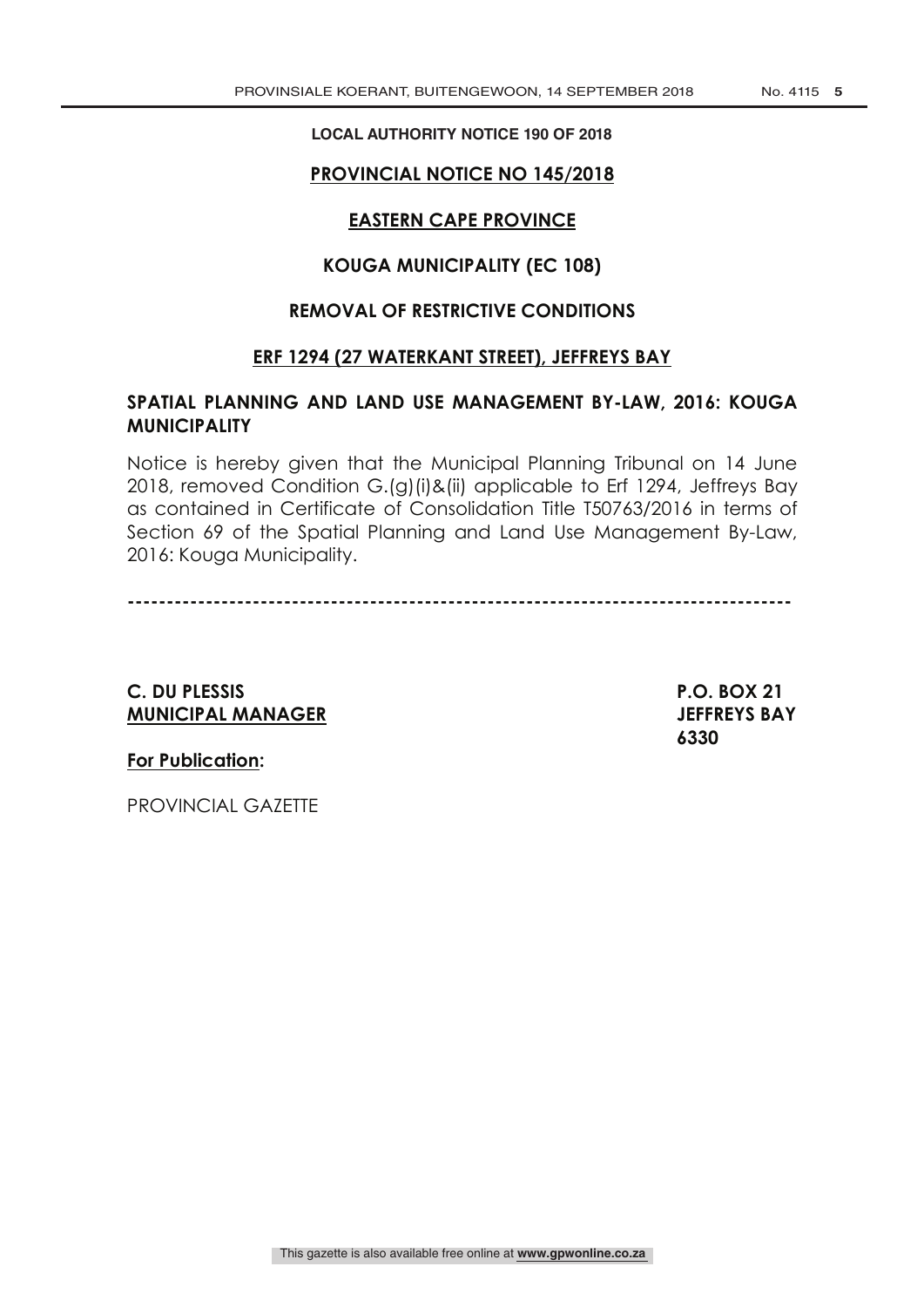This gazette is also available free online at **www.gpwonline.co.za**